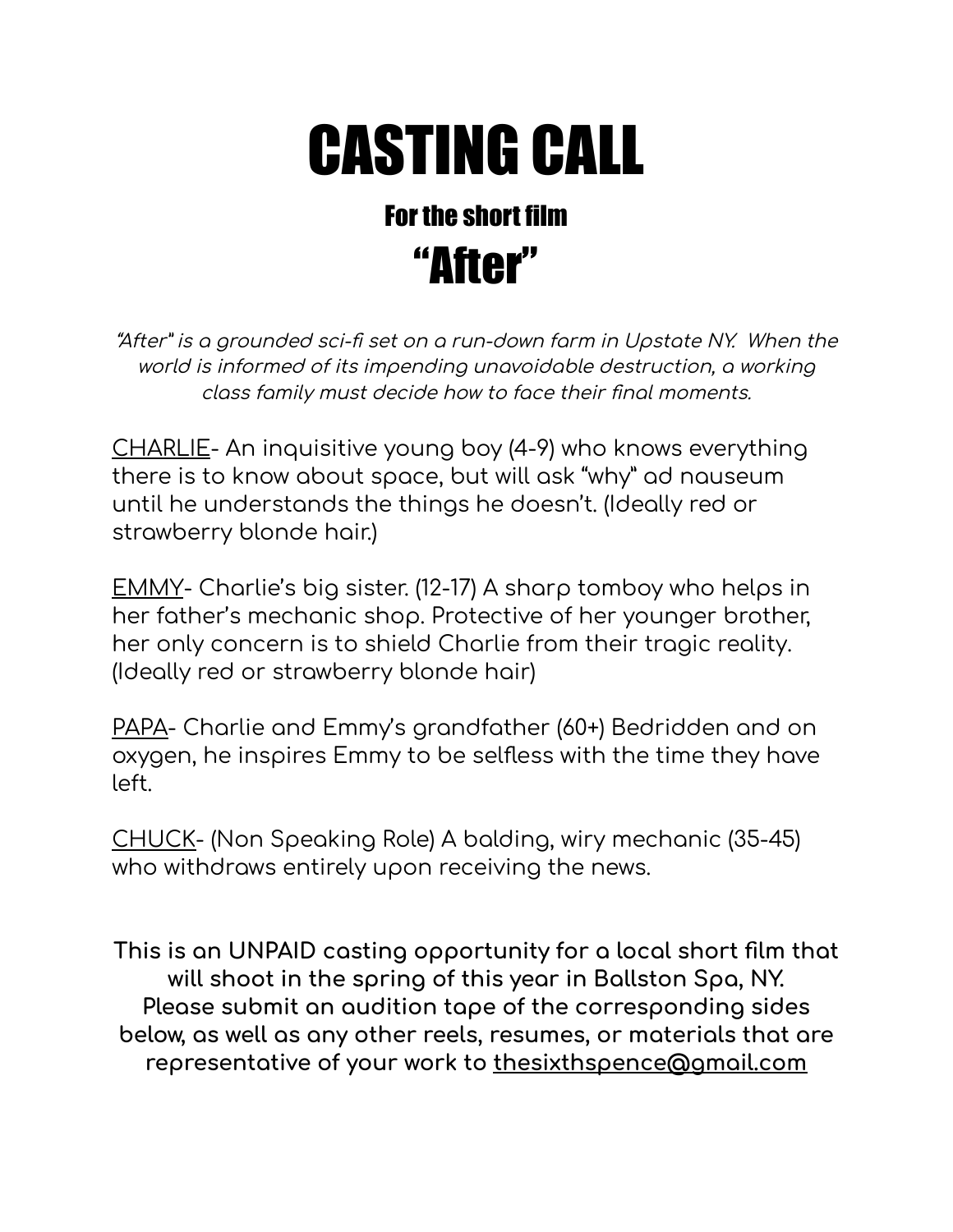## "Papa" Sides

INT. PAPA'S ROOM --DAY

Emmy enters her grandfather's room and finds him awake, waiting for her. She rushes over and gives him a big hug.

> EMMY I love you so much Papa...

PAPA I love you too Emmy, but its time. Go.

EMMY Come with us.

Papa looks at her with adoration.

PAPA There isn't enough room for me.

Emmy rushes in for another hug. Papa shrinks back so he can face her.

> PAPA (sternly) Emmy. You dont have much time. You can still save Charlie.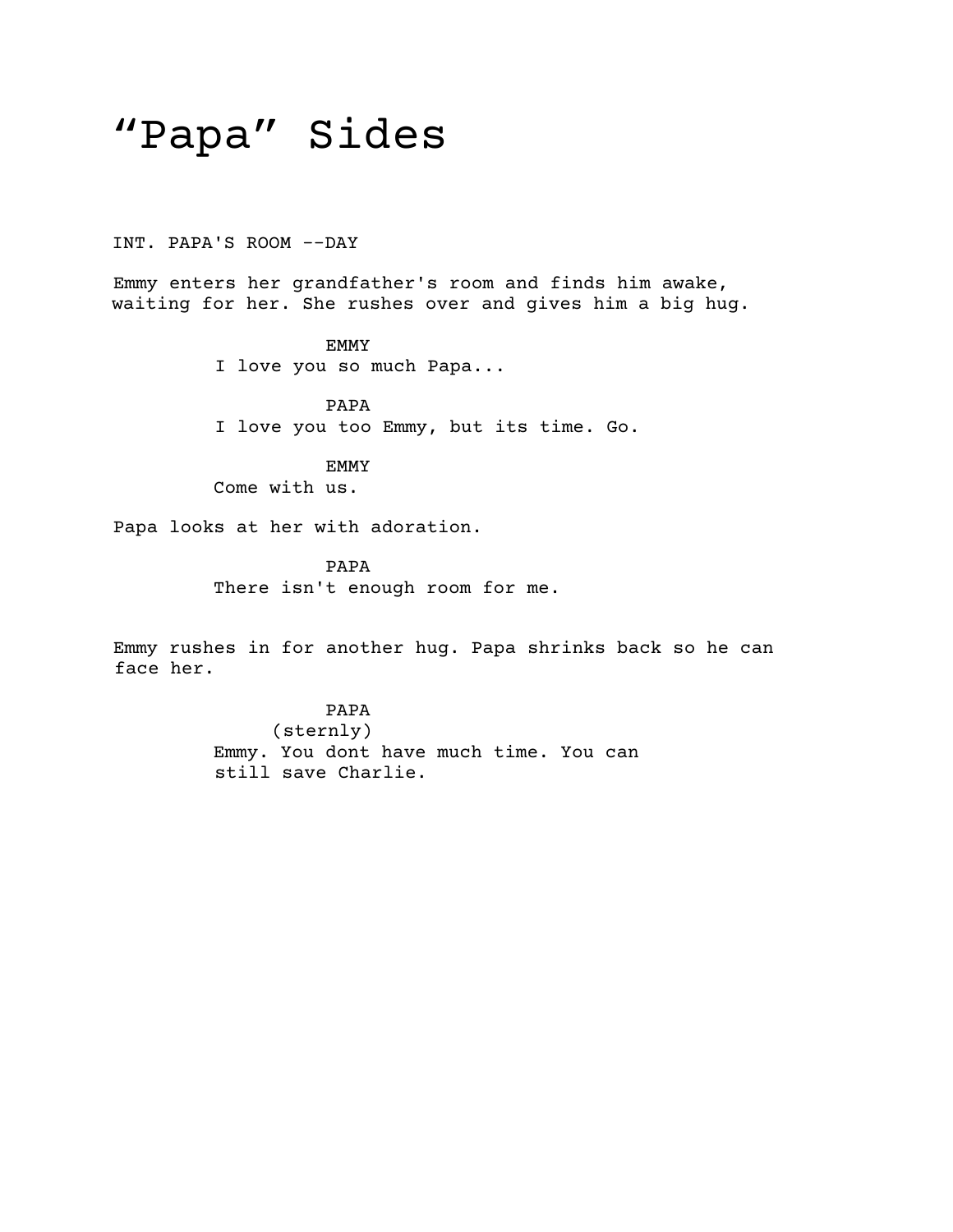### "Emmy" and "Charlie" Sides

Emmy approaches the tool chest and opens it. She sets the lantern on the box and searches for something.

Charlie stands beside her staring up at the sky.

CHARLIE What's after the clouds?

EMMY Uh, the sky.

CHARLIE What's after the sky?

EMMY Well, the moon!

CHARLIE What's after the moon?

EMMY The stars!

CHARLIE No, Emmy, it's the planets!

Emmy stops searching through the box and looks up at Charlie.

EMMY Okay, space wiz. If you know already, why are you asking me?

CHARLIE I don't know. I guess I just like it when you tell me.

EMMY (laughing) Okay, buddy, well what's next? What's after the planets?

CHARLIE The stars! and then Outer Space!!!

Emmy laughs as she goes back to searching retrieves a small wrench and blade, used for the grinder.

> EMMY Okay outer space, you take these and I'll take this.